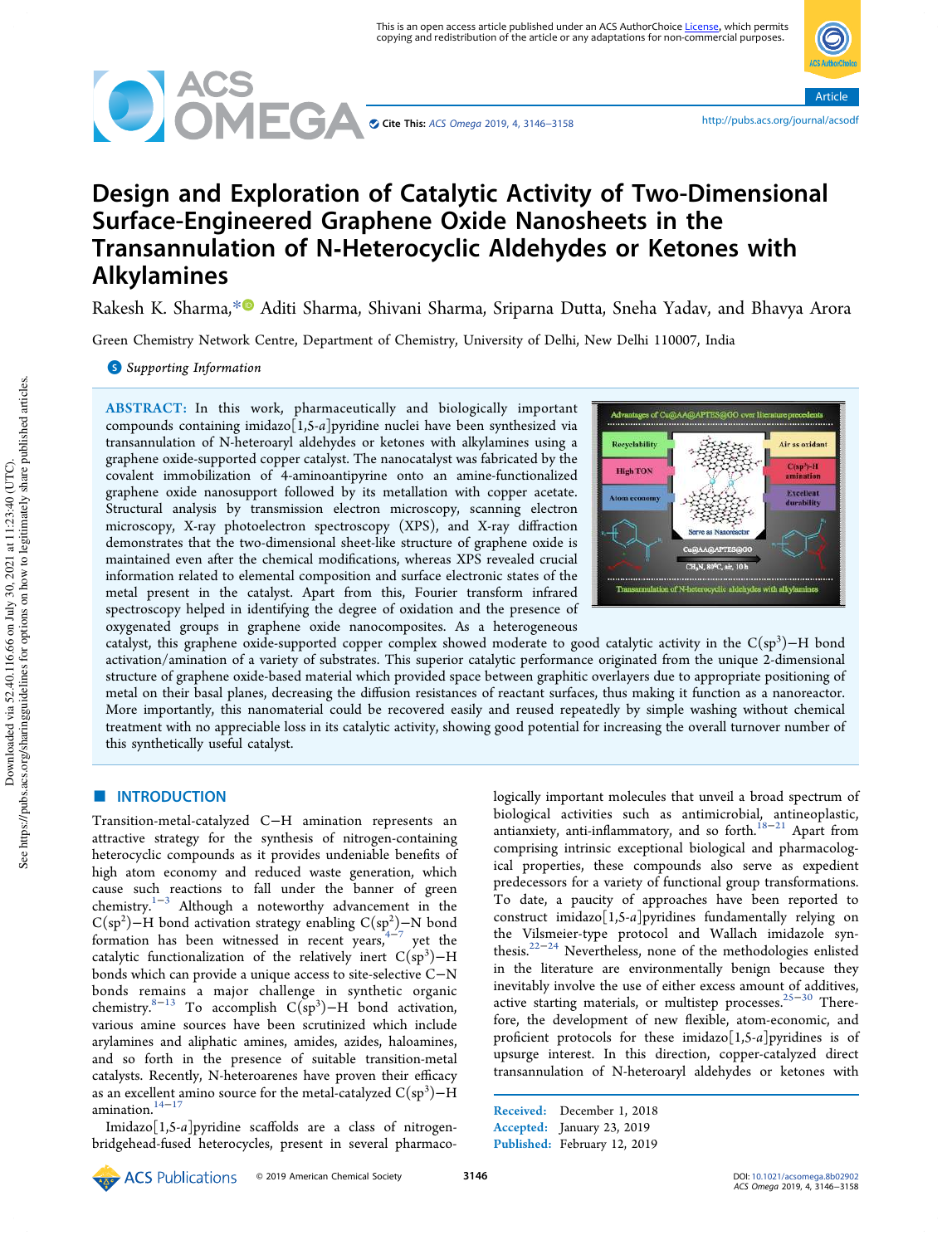

Scheme 1. Schematic Illustration for the Synthesis of Cu@AA@APTES@GO Nanocatalyst

alkylamines that involves a oxidative  $C(sp^3) - H$  activation strategy has attracted the synthetic pursuit of research studies as it represents one of the most powerful gateways to obtain a diverse range of the substituted imidazo[1,5-*a*]pyridines simply through one-pot condensation−amination−oxidative dehydrogenation process. $31-35$  Though the homogeneous copper catalysts offer high conversion percentage, selectivity, and yields under relatively mild operating conditions, but their industrial applicability is hampered by the inherent problem of catalyst separation from the reaction mixture and its recyclability. Moreover, the presence of copper residues in the product stream renders its commercial utility rather desolate in the pharmaceutical industries. In view of these severe limitations, there is an urgent need to develop novel retrievable catalytic systems that can surmount the challenges of homogeneous catalysis and also preserve the best attributes of both homogeneous and heterogeneous catalysts for the generation of a library of imidazo[1,5-*a*]pyridine nuclei.

The introduction of novel nanotechnologies has empowered the generation of solid-supported heterogeneous nanoscale catalysts, which are effective tools for controlling chemical reactivity as well as facile recovery.36−<sup>43</sup> Amongst a multitude of solid nanostructures enlisted in the literature, twodimensional (2D) graphene oxide in particular offers excellent prospects to provide a platform for such third-generation catalytic systems owing to their exceptional structural properties such as nanometer size, excellent chemical and thermal stability, good accessibility, porosity, and large surface area-tovolume ratio. In addition, these nanosheets provide the opportunity to tune the structure of the catalyst via chemical modifications because of the presence of numerous hydroxyl, epoxy, carboxyl, and carbonyl groups on its surface which allow

the immobilization of a diverse array of reagents and also intensify their use in different chemical transformations.44−<sup>48</sup>

Our recent fast-growing research focused on the development of sustainable organic−inorganic hybrid nanomaterials motivated us to come up with new graphene oxide-based retrievable 2D nanocatalytic system that substantiated their efficiency in  $C(sp^3)$ -H activation for direct transannulation of N-heteroaryl aldehydes or ketones with alkylamines using molecular oxygen as an oxidant.49−<sup>54</sup> This novel nanostructured catalyst not only demonstrates benefits such as the ease of product separation but can also be used for multiple runs without any appreciable loss in its catalytic activity. The reason behind the good catalytic efficacy can be attributed to chemically modified graphene oxide that forms crumpled nanosheets/nanostacks which provide engineered internal cavities creating unique incarcerate nanoscale environments for chemical reactions. Moreover, utilization of molecular oxygen as an environmentally benign oxidant to achieve this oxidative transformation functions as a prevailing tool to enhance the sustainability of chemical process as there is no formation of side product. To the best of our knowledge, this report is the first example of atom economical and environmentally benign C−H amination wherein a graphene oxidebased copper catalyst has been effectively exploited for the synthesis of pharmaceutically and biologically significant compounds.

# **EXPERIMENTAL SECTION**

Materials and Reagents. Graphite flakes (Sigma-Aldrich), 3-aminopropyltriethoxysilane (APTES, Alfa Aesar), and 4 aminoantipyrine (AA) (Spectrochem Pvt. Ltd, India) were commercially procured. All other reagents and solvents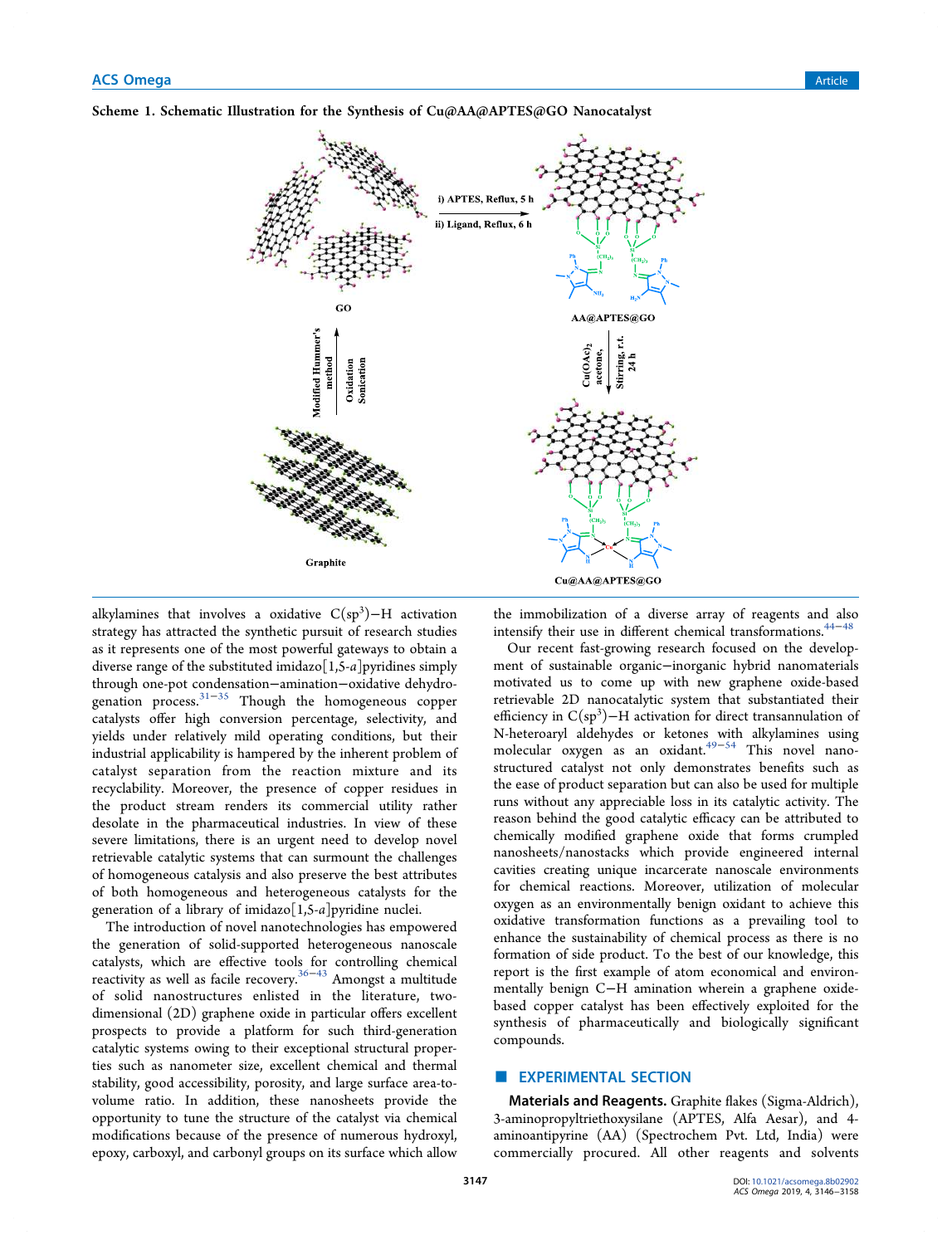employed for the synthesis were of analytical grade and used as received.

Characterization Techniques. Transmission electron microscopy (TEM) analysis was carried using a Tecnai G2 T30 microscope in order to determine the morphology of nanosheets. Field emission scanning electron microscopy (FESEM) images were obtained in order to derive information about the morphological characteristics of nanosheets using a Tescan Mira 3 FESEM instrument. Energy-dispersive X-ray spectroscopic (EDS) analysis equipped with the FESEM (Zeiss FESEM) was achieved for the elemental mapping of the nanocomposites. Fourier transform infrared (FT-IR) spectra were acquired through a PerkinElmer Spectrum 2000 using the KBr pellet method that was operative in the range of 4000− 500 cm<sup>−</sup><sup>1</sup> under atmospheric conditions with a resolution of 1 cm<sup>−</sup><sup>1</sup> . Powder X-ray diffraction (XRD) was carried out using a Rigaku Ultima (IV) diffractometer with Cu K $\alpha$  radiation at a scanning rate of  $2^{\circ}$  min<sup>-1</sup> in the  $2\theta$  range of 8–80° (40 kV, 40 mA). Energy-dispersive X-ray fluorescence (ED-XRF) spectroscopy was performed using a Fischerscope X-ray XAN-FAD BC. The copper content in the nanocatalyst was estimated by using a flame atomic absorption spectrometer (model no. N3180021 PinAAcle 500) using an acetylene flame. All of the derived products were examined through the gas chromatography−mass spectrometry (GC−MS) hyphenated technique that was conducted utilizing the Agilent gas chromatograph (6850 GC) with a HP-5MS 5% phenyl methyl siloxane capillary column (30.0 m  $\times$  250  $\mu$ m  $\times$  0.25  $\mu$ m) and a quadrupole mass filter equipped 5975 mass selective detector using helium as the carrier gas.

Preparation of Organoamine-Functionalized Graphene Oxide Nanocomposites (APTES@GO). GO was prepared by the oxidation of graphite powder via the modified Hummers' method.<sup>55</sup> For obtaining amine-functionalized graphene oxide (APTES@GO) nanocomposites, APTES (2 mmol) was added dropwise to a well-dispersed solution of GO (1.0 g) in ethanol (200 mL) and stirred under reflux conditions for 5 h. $^{56}$  The resulting mixture was separated via centrifugation, washed several times with ethanol to remove residual APTES, and dried under vacuum overnight.

Synthesis of Graphene Oxide Nanosheet-Based Copper Catalyst (Cu@AA@APTES@GO). The final synthesis of the Cu@AA@APTES@GO nanocatalyst was carried out using a two-step procedure. First, organoamine-functionalized graphene oxide (0.5 g) was dispersed in ethanol (30 mL) using an ultrasonic bath. Thereafter, AA was added to suspension and stirred under reflux conditions for 6 h in order to obtain  $AA@APTES@GO.^{57}$  In the next step,  $AA@$ APTES@GO was added to a solution containing copper acetate (1.5 mmol) in acetone (100 mL) and stirred at room temperature for 24 h. The resulting nanocomposites were removed through centrifugation, washed thoroughly with ethanol, and dried under vacuum to obtain the Cu@AA@ APTES@GO nanocatalyst (Scheme 1).<sup>58,5</sup>

General Procedure for the Reaction. A mixture of 2acetylpyridine (0.10 mmol) and benzyl amine (0.10 mmol) was refluxed at 80 °C in the presence of the Cu@AA@ APTES@GO nanocatalyst (15 mg) using acetonitrile (2 mL) as a solvent and then stirred for the desired reaction time. The progress of the reaction was monitored by thin-layer chromatography (ethyl acetate−hexane). After completion of reaction, the mixture was allowed to cool to room temperature and the nanocatalyst was recovered via centrifugation. Then,

the reaction mixture was quenched with water and extracted with ethyl acetate. The combined organic layers were separated and dried over  $\text{Na}_2\text{SO}_4$ , and the solvent was removed under vacuum. The products obtained were thereafter analyzed and confirmed by GC−MS.

## ■ RESULTS AND DISCUSSION

Motivation and Strategy. Considering the scarcity of sustainable methods integrating efficiency, selectivity, and reusability in a single platform, through the present work, we report graphene oxide-supported copper catalyst for the synthesis of imidazo[1,5-*a*]pyridines. The utilization of the 2D heterostructure of the catalytic material that provides intriguing confined space between graphitic overlayers and metal surfaces enables it to function as a nanoreactor, thereby playing an indispensable role in expediting this reaction and affording the target products with good to excellent yield. Also, the extremely high thermal conductivity of graphene oxide allows conduction and diffusion of the heat produced during catalytic reactions that makes it a good candidate for the support matrix.

FT-IR Spectroscopy. The FT-IR spectra of GO, APTES@ GO, AA@APTES@GO, and Cu@AA@APTES@GO are demonstrated in Figure 1. FT-IR spectroscopy identifies the



Figure 1. FT-IR spectra of (a) GO, (b) APTES@GO, (c) AA@ APTES@GO, and (d) Cu@AA@APTES@GO.

degree of oxidation and presence of the oxygenated species in GO. In the spectrum of GO, the characteristic peaks at 3410, 1730, 1624, 1402, and 1062 cm<sup>-1</sup> are due to the OH, C=O in −COOH, aromatic C=C, carboxy C−O, and epoxy C−O stretches, respectively, situated at the edges of GO nanosheets.<sup>60</sup> Thereafter, the covalent functionalization of the nanosupport with APTES is confirmed through the presence of additional absorption band at 2930 cm<sup>−</sup><sup>1</sup> which is assigned to stretching vibrations of C−H bonds, whereas the bands at 1622 and 3434 cm<sup>−</sup><sup>1</sup> that can be attributed to N−H stretching and bending vibrations. The sequential introduction of ligand (AA) to the silane terminal by condensation with apical amine groups is verified by the appearance of a strong band at 1630 cm<sup>−</sup><sup>1</sup> which is associated with the stretching vibrations of C N. Consistent with this interpretation, a noticeable shift (1626 cm<sup>−</sup><sup>1</sup> ) in the imine vibrations of the Schiff base which can be accredited to electron delocalization of  $C=N$  and coordination interaction with the copper metal. $^{61}$  These results confirm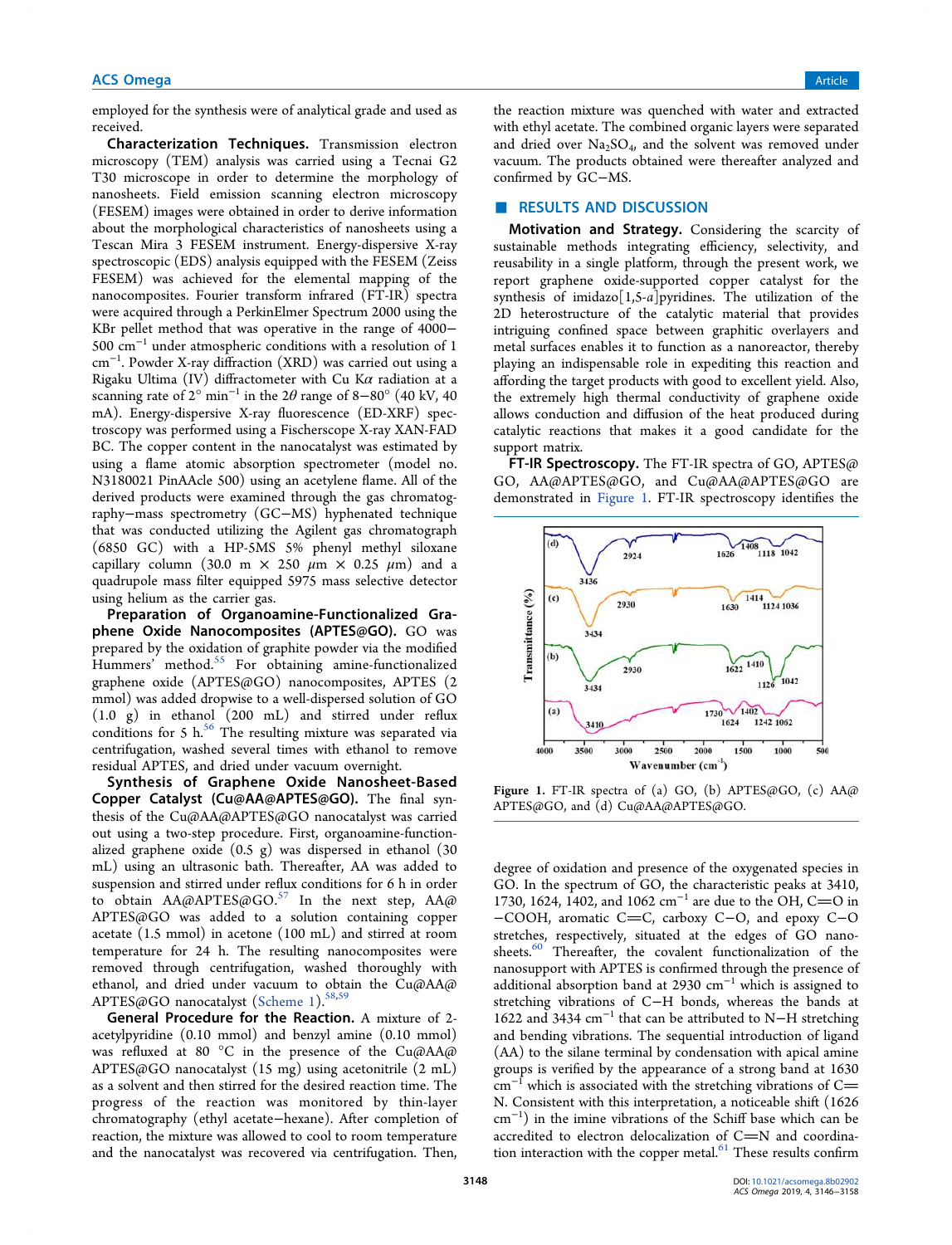the successful anchoring of copper complex onto the GO surface as Cu@AA@APTES@GO.

XRD Analysis. XRD analysis was done in order to investigate the phase structure and crystallinity of the nanocomposites. Figure 2 depicts that graphite powder exhibits



Figure 2. Powder XRD of (a) graphite, (b) GO, (c) APTES@GO, (d) AA@APTES@GO, and (e) Cu@AA@APTES@GO.

a high degree of crystallinity with an intense and sharp diffraction peak at  $2\theta = 26.8^\circ$  which corresponds to the crystal plane  $(002)$  with an interplanar distance of 0.33 nm.<sup>62</sup> In contrast, unmodified GO shows a lower degree of crystallinity with a small broad diffraction peak at  $2\theta = 10.7^\circ$  having dspacing  $0.825$  nm corresponding to the  $(001)$  crystal plane.<sup>63</sup> Clearly, the increase in the interlayer distance of graphene oxide indicates the hydration and exfoliation of GO in an aqueous medium which revealed the formation of various oxygen containing functionalities such as hydroxyl, epoxy, carbonyl, carboxyl groups, and so forth. After the immobilization of aminopropyl moiety on GO nanosheets, the diffraction peak at around 10.7° does not disappear, suggesting that the structure of GO is not destroyed; however, a decrease in the intensity of this peak can be observed along with the

appearance of a new peak around 22°.<sup>64</sup> Moreover, ligandgrafted amine-functionalized graphene oxide and final nanocatalyst showed further decrease in the intensity of both of these diffraction peaks. The decrease in the intensity of the diffraction peak of GO with successive surface modifications could be attributed to the intercalation of functional groups, suggesting the decrease in ordered arrangement of GO nanosheets.65−<sup>67</sup>

Morphology Analysis. FESEM and TEM are powerful magnification tools which provide detailed information about the evolution of morphology, composition, and texture of nanocomposites. The nanomaterials, both before and after grafting, were also characterized by FESEM and TEM. As displayed in Figure 3, it can be visualized that GO inherits twisted 2D planar morphology. Further, as we move from GO to APTES@GO to Cu@AA@APTES@GO, the extent of crumpling and protrusions increases which provide evidences for enormous surface area of nanomaterials. Therefore, these lamellar folded flakes (well-stacked layered structure) with wrinkles induce not only high degree of active catalytic sites but also serve as a versatile platform for efficient chemical transformations. Besides, a thorough analysis of TEM micrograph of GO confirms the corrugated sheet-like nature of material with a lateral dimension up to several micrometers. Further, it is observed that even after the surface modification with organic functionalization moieties, the corrugated sheetlike structure of GO nanocomposites is maintained. Apart from this, the selected-area electron diffraction pattern of GO shown in the inset of Figure 3f shows sharp diffraction spots indicating amorphous nature of GO flakes.68−<sup>70</sup> Additionally, SEM and TEM images of the recovered nanocatalyst do not show any change in their crumpled morphology, suggesting that the catalyst is robust enough to withstand the applied reaction conditions (Figures S1 and S2).

X-ray Photoelectron Spectroscopy. X-ray photoelectron spectra of Cu@AA@APTES@GO are presented in Figure 4. The surface electronic states and the interactions of chemically modified GO were assessed by X-ray photoelectron spectroscopy (XPS). The appearance of a band around 286.2 eV



Figure 3. FESEM micrographs of (a) GO, (b) APTES@GO, and (c) Cu@AA@APTES@GO and TEM micrographs of (d) GO, (e) APTES@GO, and (f) Cu@AA@APTES@GO.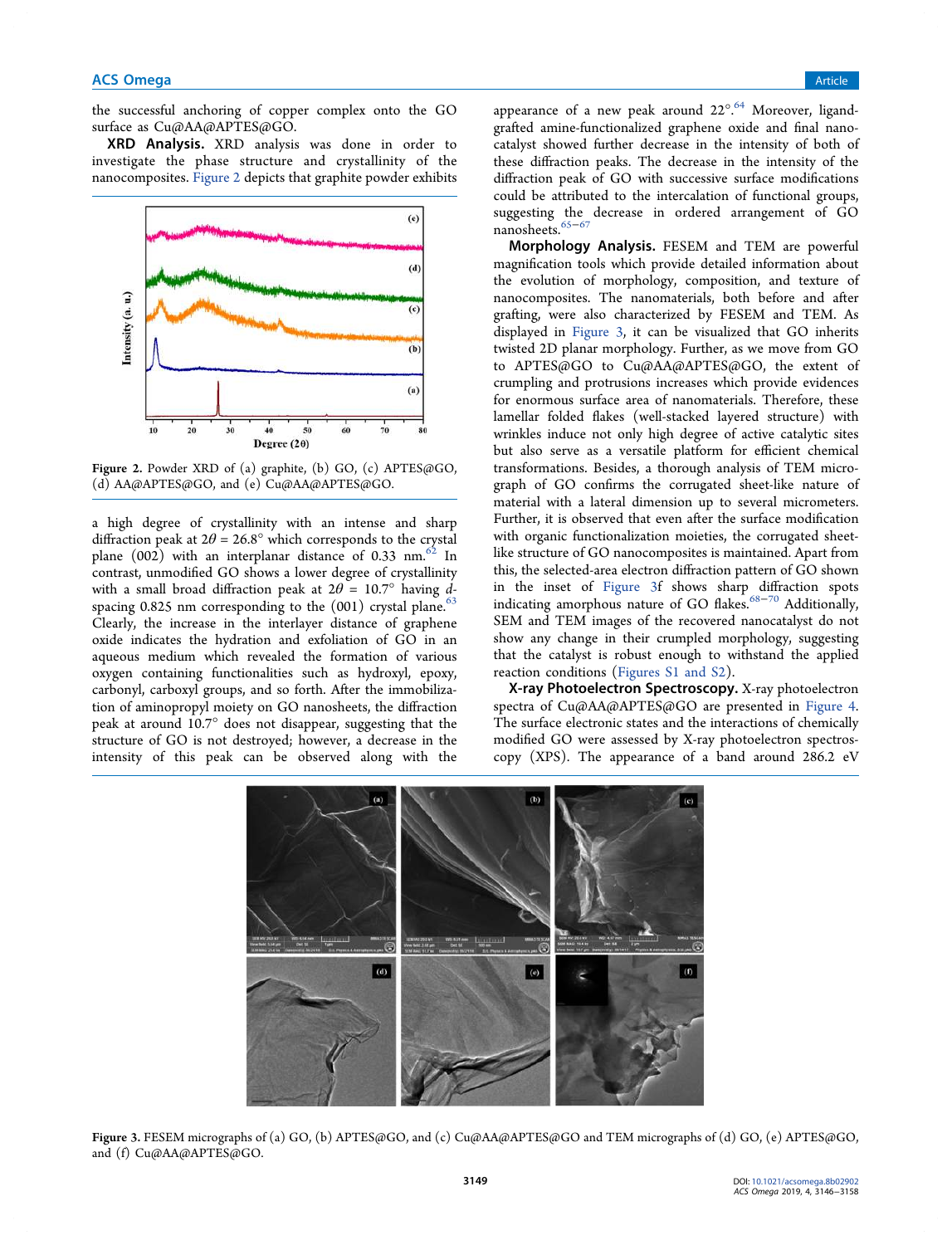

Figure 4. Full-range XPS spectra of (a) Cu@AA@APTES@GO and core-level spectra of (b) C 1s, (c) N 1s, (d) O 1s, (e) Si 2p, and (f) Cu 2p spectra of the nanocatalyst.



Figure 5. (a) FESEM image Cu@AA@APTES@GO of the catalyst and corresponding elemental mapping images of (b) carbon, (c) nitrogen, (d) oxygen, (e) silicon, and (f) copper.



Figure 6. EDS spectra of the Cu@AA@APTES@GO catalyst.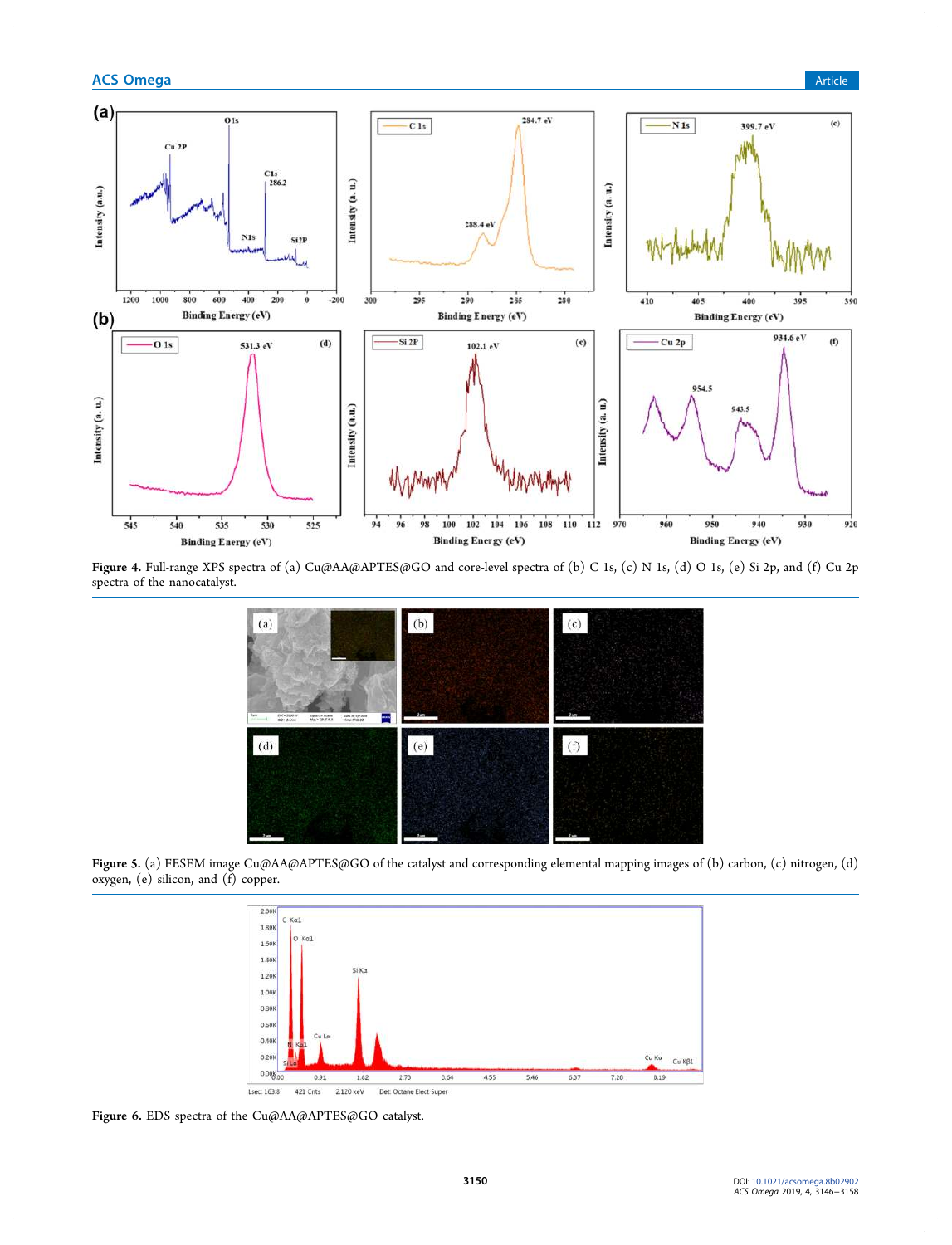designates C−O−C and C−OH bonds which indicate a considerable degree of oxidation and the presence of different oxygen-containing groups. In addition, the C 1s spectrum of the catalyst reveals two more bands at 284.7 that correspond to C−H and C−C bonds and 288.4 eV which arises from O−  $C=O$  bonds. Besides, new bands at 399.4, 400.8, and 401.33 emerging in the N 1s spectrum are attributed to C−N=C, C− N−H, and =N−, respectively (Figure S3). Moreover, the presence of a band at 102.1 eV accredited to Si−O arises in the Si 2p spectrum. This designates the silylation reaction between silanol group of APTES and GO surface hydroxyl groups. Further, the Cu 2p XPS spectrum of the nanocatalyst shows two typical bands at 934.6 and 954.5 eV, which correspond to the binding energies of copper(II). In addition, a Cu  $2p_{3/2}$ satellite peak appearing at 943.5 eV explained the coordination interaction between the ligand and the copper center.  $1/1/2$ 

Elemental and Compositional Analysis. The composition of nanostructured GO-supported catalyst was also confirmed by EDS (Figures 5, 6, and S4) and ED-XRF spectroscopy (Figure S5). EDS elemental mapping images of the graphene oxide-supported copper catalyst clearly show the presence of all of the elements, that is, Cu, C, N, Si, and O on the surface of the GO nanosheets which provides the evidence for the successful organoamine functionalization, ligand grafting, and metallation. Further, a well-resolved peak of copper in the ED-XRF spectrum of Cu@AA@APTES@GO also confirms the successful metallation of AA@APTES@ GO.<sup>73</sup> Subsequently, the quantitative estimation of the copper content in the synthesized nanocatalyst was done after digestion using atomic absorption spectroscopy, and the corresponding copper loading was estimated to be 0.126  $mmol<sub>g<sup>-1</sup></sub>$ .

Raman Spectroscopy. Raman spectroscopy is a powerful technique to study the structural and chemical changes in the obtained nanomaterials. The Raman spectra of GO, APTES@ GO, AA@APTES@GO, and Cu@AA@APTES@GO are shown in Figure 7. The presence of two characteristic peaks centered at 1597 and 1347 cm<sup>−</sup><sup>1</sup> is attributed to G and D bands of GO which are associated with the vibrations of  $sp^2$ bonded carbon networks.74,75 Further, chemical modifications of GO are confirmed by comparing the intensity ratio of D and G bands  $(I_D/I_G)$ . The increase in the  $I_D/I_G$  ratio from 0.98 to



Figure 7. Raman spectra of GO (black), APTES@GO (red), AA@ APTES@GO (green), and Cu@AA@APTES@GO (blue).

1.01, 1.04, and 1.05 confirms the stepwise covalent anchoring of aminosilane chain, ligand grafting, and metallation onto the surface of  $GO$ .

Optimizations. Initial optimization studies for transannulation of N-heteroaryl aldehydes or ketones were carried out using 2-acetylpyridine and benzyl amine as standard substrates. The presence of the catalyst was found to be necessary because no appreciable amount of the product was detected in its absence. Thereafter, we employed different catalysts for affording the desired product (Table S1). The highest conversion percentage was obtained in the case of the Cu@AA@APTES@GO nanocatalyst, suggesting the efficiency of the graphene oxide-based copper nanocomposites for C(sp<sup>3</sup>)-H amination (Figure S8).

Amount of the Catalyst. The key parameter to evaluate the catalytic performance is the effect of the amount of the catalyst. In order to evaluate its effect on model reaction, we carried out six experiments in which we simply increased the amount of the catalyst from 5 to 30 mg. It was observed that the 100% conversion was obtained when the amount of the Cu@AA@APTES@GO nanocatalyst was increased from 5 to 15 mg (Figure 8). Further, it was observed that the conversion



Figure 8. Effect of amount of the catalyst on the transannulation of Nheteroaryl aldehydes or ketones [reaction conditions: 2-acetylpyridine (0.10 mmol), benzyl amine (0.10 mmol), acetonitrile (2 mL), catalyst  $(x \text{ mg})$ , 10 h, 80 °C].

percentage remained same on increasing the amount of the catalyst up to 25 mg. However, on increasing the amount of the catalyst to 30 mg, conversion percentage decreased because of the low dispersity of the excess catalyst in the reaction media which is caused due to steric hindrance of the mass transfer between the active site and reagent. Therefore, the best result was obtained when the reaction was performed using 15 mg of the nanocatalyst.

Effect of Time. The catalytic efficacy of Cu@AA@ APTES@GO in the transannulation of N-heterocyclic aldehydes was studied at different time intervals. The conversion percentage has been represented as a function of time in Figure 9. A close comparison of results revealed that the conversion percentage increased from 25 to 100% as time was increased from 2 to 10 h. Further, when the reaction was continued for 12 h, no significant change was observed. Therefore, the reaction time for transannulation of Nheteroaryl aldehydes or ketones was optimized as 10 h.

**Effect of Temperature.** Temperature is one of the significant parameters which play a vital role in influencing the thermodynamic activities of the reaction. In order to determine the most favorable reaction conditions using Cu@ AA@APTES@GO as a catalyst, the test reaction was carried out at diverse range of temperatures (40−80 °C). The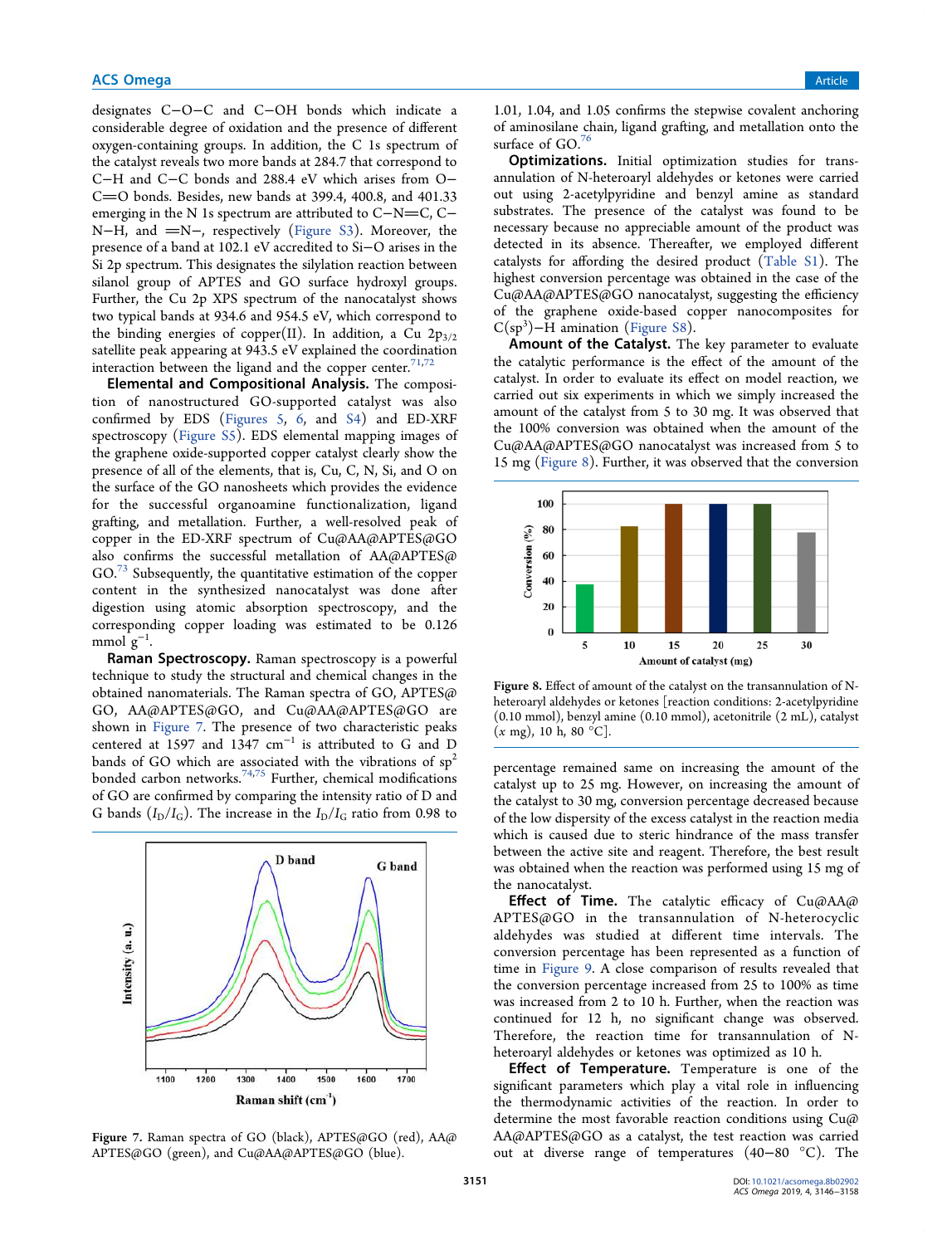

Figure 9. Effect of time on the transannulation of N-heteroaryl aldehydes or ketones [reaction conditions: 2-acetylpyridine (0.10 mmol), benzyl amine (0.10 mmol), acetonitrile (2 mL), catalyst (15 mg), 80 °C].

conversion percentage has been represented as a function of temperature (Supporting Information Figure S6). Compared with the results obtained at 80 °C, a lower conversion of 35% to the desired product was obtained at 60 °C, suggesting that the catalytic activity of the graphene oxide-based copper nanocatalyst decreased by decreasing the reaction temperature. As expected, no desired product was formed at room temperature. Notably, the optimized temperature for the synthesis of imidazo[1,5-*a*]pyridines was 80 °C.

Effect of Solvents. Nature of solvents has a remarkable impact on conversion percentage of the desired products. Therefore, in order to study their effect on the concerned reaction, test substrates were subjected to different polar and nonpolar solvents. First, the test reaction was carried out in polar solvents (ethanol and acetonitrile) which resulted in 73 and 100% of desired product, whereas in the presence of nonpolar solvents (hexane and toluene), only 57 and 63% of conversion percentage were obtained (Figure 10). In fact,



Figure 10. Effect of solvents on the transannulation of N-heteroaryl aldehydes or ketones [reaction conditions: 2-acetylpyridine (0.10 mmol), benzyl amine (0.10 mmol), solvent (2 mL), catalyst (15 mg), 10 h, 80 °C].

lowest conversion percentage was observed when the experiment was run in solvent-free conditions, even if the reaction was carried out for a prolonged period of time. Therefore, the order of reactivity in different solvents was found to be acetonitrile > ethanol > toluene > hexane > solvent-free.

Scope of Substrates. On the basis of these promising screening results, we next scrutinized the scope of the current

procedure by testing several pyridine aldehyde or ketone derivatives and amines using the graphene oxide-supported copper catalyst. First, we evaluated the scope of amine derivatives bearing either electron-donating or electron-withdrawing groups under the optimized reaction conditions, and the results are demonstrated in Table 1. It was found that amines containing electron-withdrawing or electron-donating groups gave moderate to good conversion percentages of the desired products. Subsequently, a series of N-heterocyclic aldehydes or ketones were examined as reaction partners. The results indicated that a diverse range of N-heterocyclic aldehydes or ketones were all compatible with this transformation showing moderate to good conversion percentages. The most important feature of the present approach is that this tandem reaction is devoid of unwanted side products.

Mechanism. A plausible catalytic cycle on the basis of previous literature reports has been proposed and is shown in Scheme 2. First, the condensation reaction between Nheteroarene aldehyde or ketone and alkylamine generates complex A.<sup>32</sup> In the next step, complex B is formed via the coordinative interaction of copper(II) with the pyridyl N-atom of complex A. Thereafter, oxidative dehydrogenation of complex  $B$  in the presence of copper $(II)$  generates complex C which undergoes isomerization to give complex D that eventually eliminates the imidazo $[1,5-a]$ pyridine product by giving Cu species. Finally, the catalyst is regenerated back via the removal of water.

Catalytic Activity Tests. Reusability of a catalyst is an important aspect from the commercial point of view as it increases the potentiality of the catalyst. In order to take advantage of the heterogeneous nature, the recyclability of the Cu@AA@APTES@GO nanocatalyst was investigated for the test reaction. In order to do so, after completion of the reaction, the catalyst was easily recovered from the reaction media by means of centrifugation and used for the next catalytic cycles without any additional treatment. Thanks to the high stability of the graphene oxide-supported copper nanocatalyst that could catalyze the full conversion of test substrates during all repeated cycles without any significant loss in catalytic activity (Figure 11). This observation was further supported by SEM, TEM, and FT-IR analysis of the recovered catalyst (Figures S1, S2, and S7) which showed that the structure of recovered catalyst remained unchanged in comparison to fresh catalyst that provided a concrete proof of the excellent stability of the catalyst.

In order to verify that the observed catalysis was due to the graphene oxide-supported copper nanocatalyst rather than leached copper species in solution, a hot filtration experiment of test reaction was carried out. The solid catalyst was removed from the reaction mixture with the assistance of centrifugation after 5 h (half the reaction time), and the reaction was continued with the solid-free filtrate for an additional 5 h. Subsequently, the supernatant was analyzed by GC−MS in order to find out the conversion percentage, and it was observed that the reaction had reached 62% completion at the end of 5 h. There was no appreciable change in the conversion percentage of the desired product when the supernatant was subjected to further stirring after removing the solid catalyst from it. The GC−MS results showed that the reaction was hard to occur even after prolonged time as the removal of catalyst had stopped the reactivity. Thus, these results demonstrated that there was no loss of catalytic components during the course of reaction.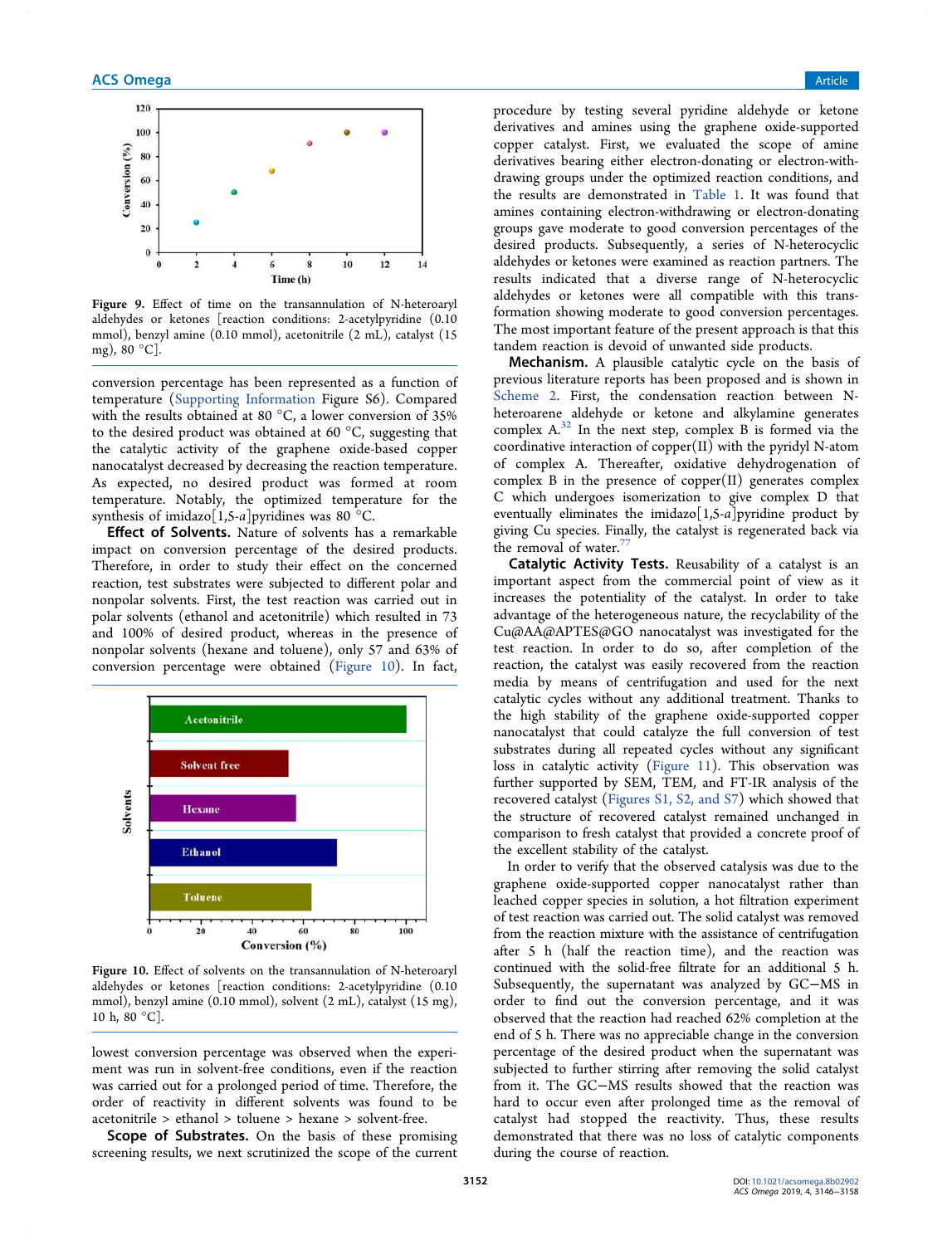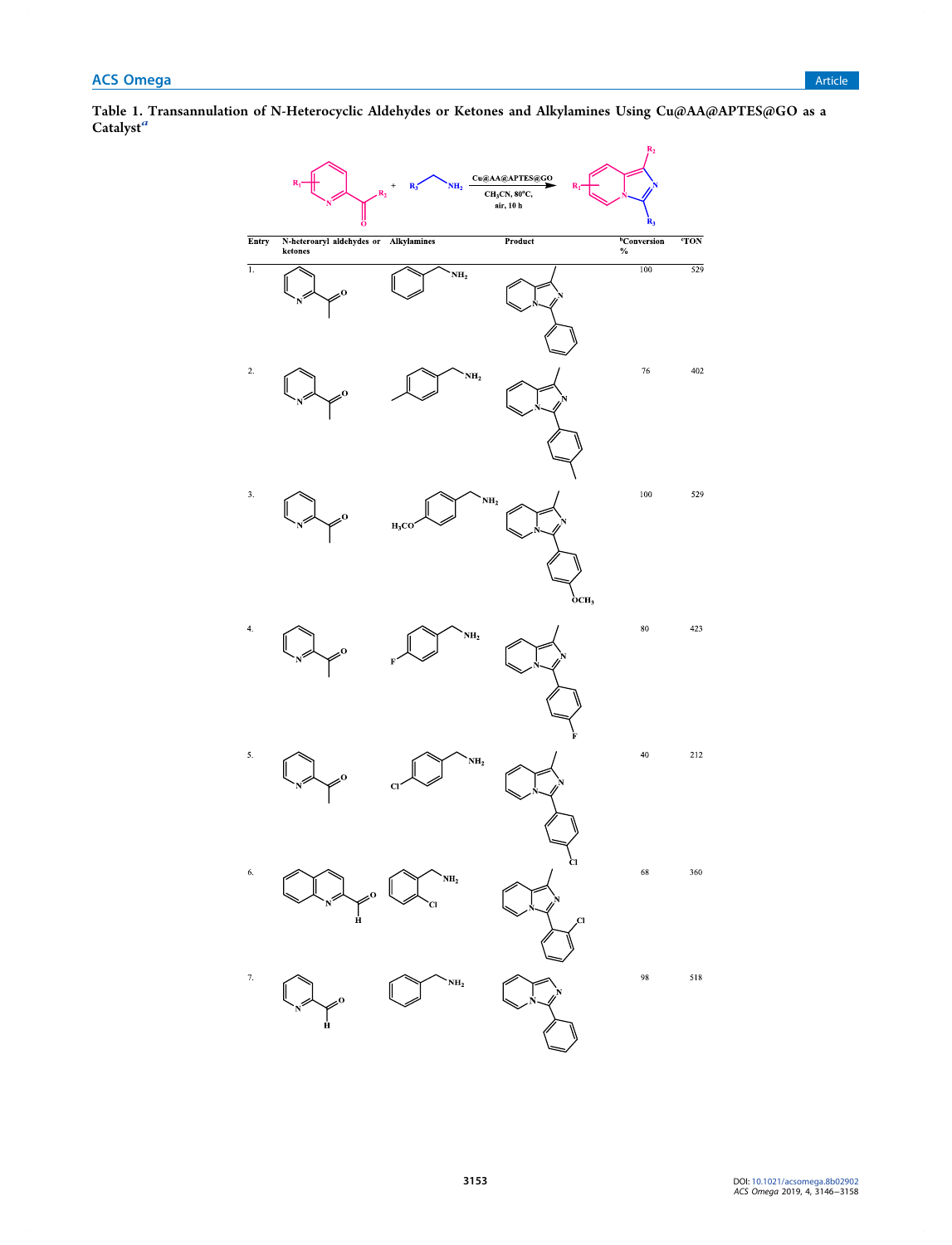#### Table 1. continued



*a*<br>Reaction conditions: N-heteroaryl aldehydes or ketones (0.10 mmol), alkylamines (0.10 mmol), acetonitrile (2 mL), catalyst (15 mg), 10 h, 80 °C. <sup>*b*</sup>Conversion percentage was determined by GC−MS. <sup>*c*</sup>TON is the number of moles of product per mole of catalyst.

Scheme 2. Plausible Mechanism for the Transannulation of N-Heterocyclic Aldehydes and Alkylamines Using Cu@AA@ APTES@GO as a Catalyst



Comparison of the Catalytic Activity of Cu@AA@ APTES@GO with the Previously Reported Catalytic Systems. In order to compare the advantages of the present approach, an extensive study of previous literature precedents was carried out for the transannulation of N-heteroaryl aldehydes or ketones with alkylamines. It is important to note that all of the earlier catalysts employed for the concerned reaction were homogeneous and had serious limitations. A homogeneous catalyzed reaction mixture could lead to the formation of inactive dimers or aggregates which obstructed

the catalytic active sites, thereby hampering its activity. Besides, it is clearly evident from Table 2 that graphene oxide-based copper catalyst revealed good catalytic results in comparison to other catalysts employed till date. Moreover, homogeneous catalysts could not be recovered as they undergo decomposition immediately after the completion of the reaction and could not be reused for further cycles. On the contrary, the graphene oxide-based copper nanocatalysts could be recovered easily via centrifugation and recycled for six

3154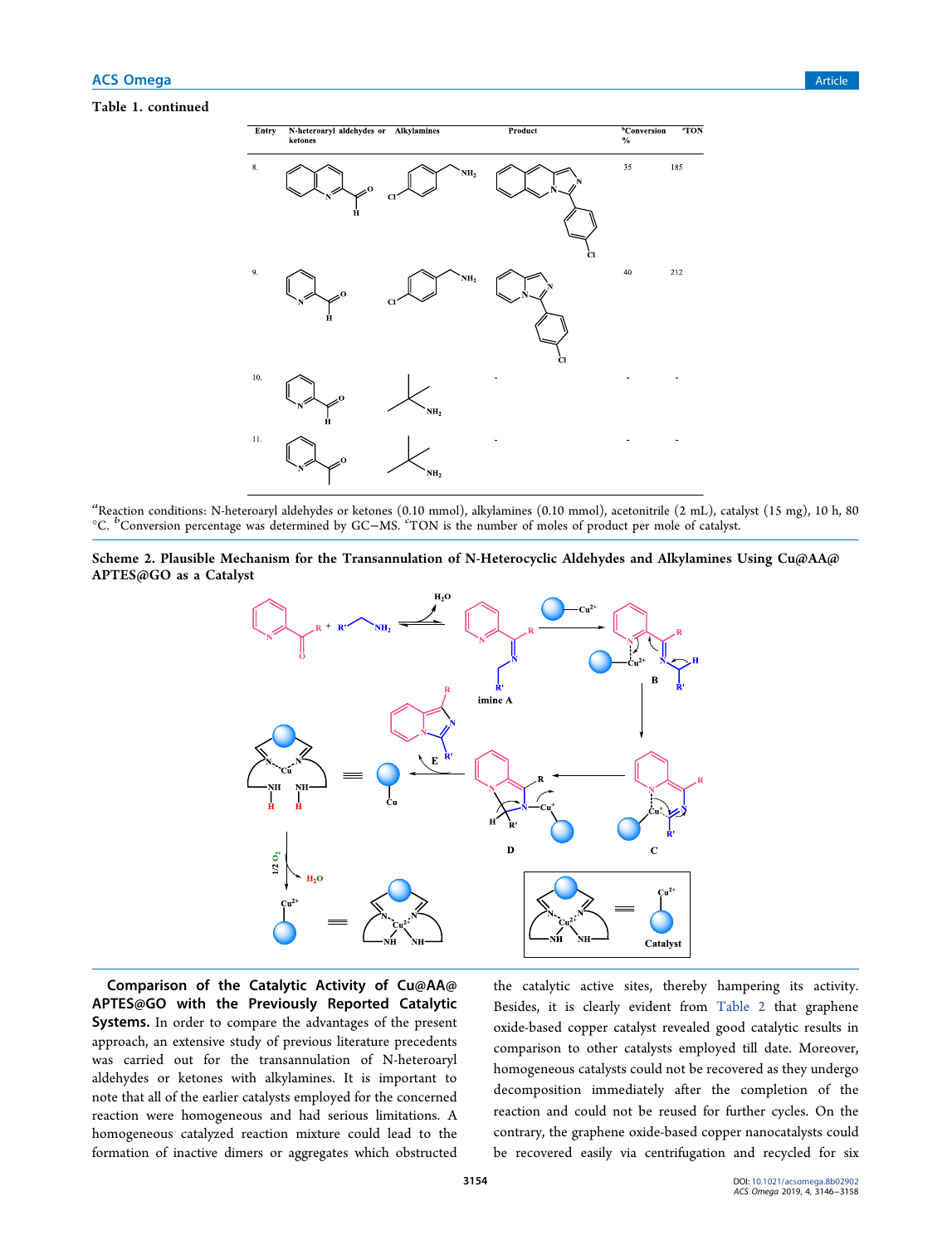

Figure 11. Catalyst recycle runs for the transannulation of Nheterocyclic aldehydes and alkylamines [reaction conditions: 2 acetylpyridine (0.10 mmol), benzyl amine (0.10 mmol), acetonitrile (2 mL), catalyst (15 mg), 10 h, 80 °C].

consecutive cycles without any significant loss in its catalytic activity.

# ■ CONCLUSIONS

In summary, we have successfully developed a new heterogeneous catalyst that is composed of exfoliated 2D graphene oxide-based nanomaterial for transannulation of Nheteroaryl aldehydes or ketones with alkylamines. We employed a simple and general route for the immobilization of copper complex onto amine-functionalized graphene oxide nanosheets for the synthesis of the Cu@AA@APTES@GO nanocatalyst. The presence of abundant oxygenated hydroxyl functional groups on basal planes of exfoliated 2D graphene oxide nanocomposites provides very effective and powerful sites for the loading of Schiff base metal complex. It exhibits

significantly improved catalytic efficiencies which could be accredited to the presence of nanometer size of support material and 2D confinement that provides a large number of catalytically active sites. Further, the efficacy of the synthesized Cu@AA@APTES@GO catalyst can also be realized by focusing on the results of various catalytic activity tests conducted which include simple work up procedure, substrate scope, hot filtration, and recyclability experiments. Consequently, this methodology offers a new approach for the transannulation of N-heteroaryl aldehydes or ketones with alkylamines using graphene oxide-supported copper catalyst under mild reaction conditions.

## ■ ASSOCIATED CONTENT

#### **S** Supporting Information

The Supporting Information is available free of charge on the ACS Publications website at DOI: 10.1021/acsomega.8b02902.

SEM and TEM images of the recovered Cu@AA@ APTES@GO catalyst; C 1s and N 1s XPS spectra of the catalyst; elemental mapping and ED-XRF of Cu@AA@ APTES@GO; screening of various catalysts and effect of temperature on the transannulation of N-heteroaryl aldehydes or ketones with alkylamines; FT-IR spectrum of recovered catalyst; GC−MS chromatogram of the test substrates; and mass spectra of synthesized products (PDF)

# ■ AUTHOR INFORMATION

## Corresponding Author

\*E-mail: rksharmagreenchem@hotmail.com. Phone: 011- 276666250. Fax: +91-011-27666250.

# ORCID<sup>®</sup>

Rakesh K. Sharma: 0000-0003-4281-876X

Table 2. Comparison of Catalytic Activity of Cu@AA@APTES@GO with Other Catalyst Reported in the Literature for Transannulation of N-Heteroaryl Aldehydes or Ketones with Alkylamines

| Entry | N heteroaryl                  | <b>Alkylamines</b> | <b>Reaction parameters</b>                                                               | Yield/     | References      |
|-------|-------------------------------|--------------------|------------------------------------------------------------------------------------------|------------|-----------------|
|       | aldehydes or ketones          |                    |                                                                                          | Conversion |                 |
|       |                               |                    |                                                                                          | $\%$       |                 |
| 1.    | $\Omega$                      | NH <sub>2</sub>    | CuBr (20 mol %), air, CH <sub>3</sub> CN, 80<br>$°C$ , 24 h                              | 85         | $[30]$          |
| 2.    | $\overline{\mathbf{0}}$<br>Рh | NH <sub>2</sub>    | Cu(OAc) <sub>2</sub> .H <sub>2</sub> O, air, DMF, 110 °C,<br>$24\,\ensuremath{\hbox{h}}$ | 77         | $[31]$          |
| 3.    | .o<br>н                       | NH <sub>2</sub>    | Cu@AA@APTES@GO, air,<br>CH <sub>3</sub> CN, 80 °C, 10 h                                  | 98         | Present<br>work |
| 4.    | .o                            | NH <sub>2</sub>    | Cu@AA@APTES@GO, air,<br>CH <sub>3</sub> CN, 80 °C, 10 h                                  | 100        | Present<br>work |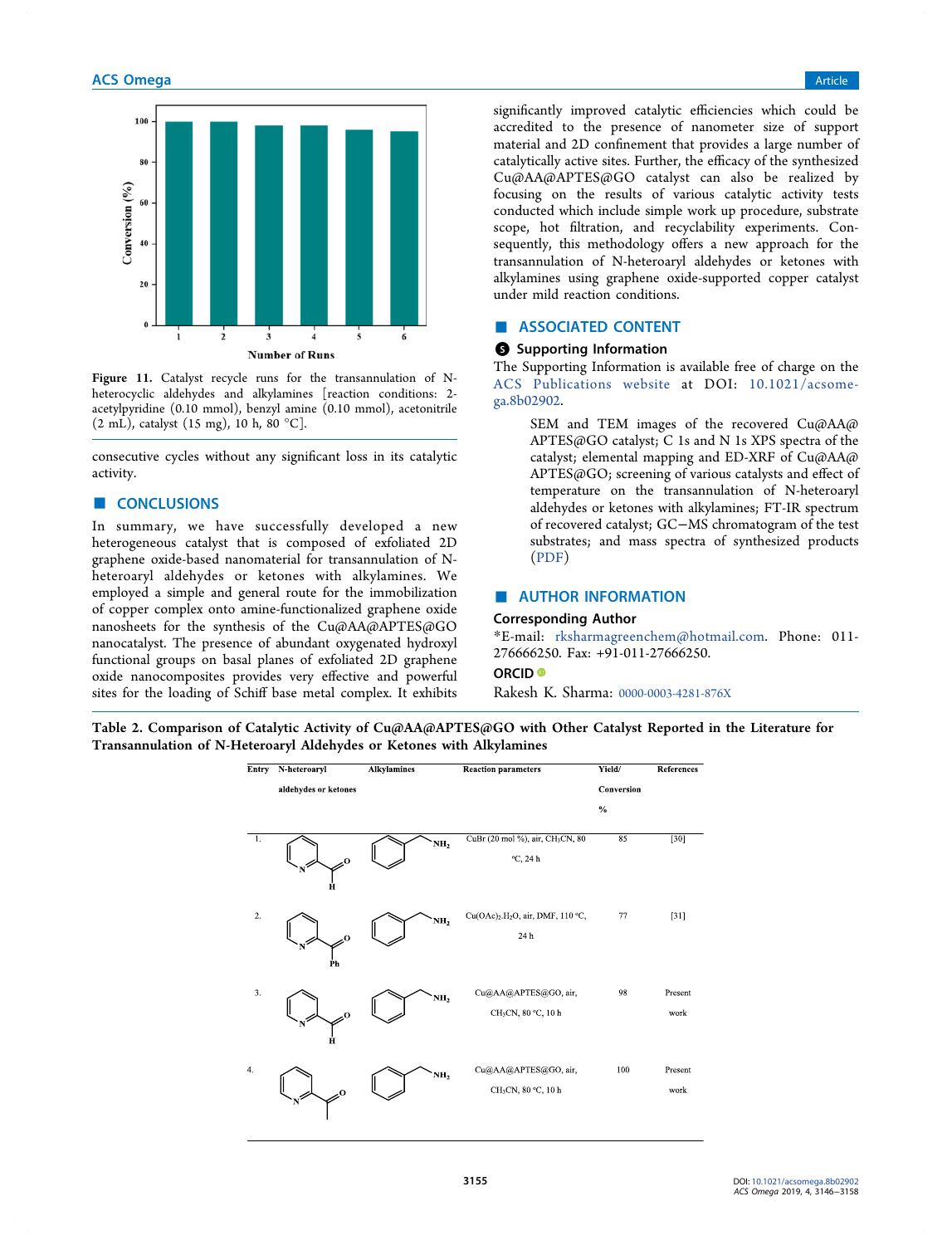#### Notes

The authors declare no competing financial interest.

## ■ ACKNOWLEDGMENTS

One of the authors A.S. thanks the Council of Scientific and Industrial Research (CSIR), New Delhi, India, for the award of Senior Research fellowship. The author also thanks USIC-CIL, DU for FT-IR, SEM, TEM, and XRD and Catalysis Center for Energy Innovation, University of Delaware, USA, for providing instrumentation facilities for XPS analysis.

## ■ REFERENCES

(1) He, G.; Zhao, Y.; Zhang, S.; Lu, C.; Chen, G. Highly efficient syntheses of azetidines, pyrrolidines, and indolines via palladium catalyzed intramolecular amination of C  $(sp^3)$ –H and C  $(sp^2)$ –H bonds at γ and δ positions. *J. Am. Chem. Soc.* 2011, *134*, 3−6.

(2) Wasa, M.; Chan, K. S. L.; Zhang, X.-G.; He, J.; Miura, M.; Yu, J.- Q. Ligand-enabled methylene C (sp<sup>3</sup>)–H bond activation with a Pd (II) catalyst. *J. Am. Chem. Soc.* 2012, *134*, 18570−18572.

(3) Zhu, R.-Y.; He, J.; Wang, X.-C.; Yu, J.-Q. Ligand-promoted alkylation of C (sp<sup>3</sup> )−H and C (sp<sup>2</sup> )−H bonds. *J. Am. Chem. Soc.* 2014, *136*, 13194−13197.

(4) Lin, Y.; Xu, H.; Gong, L.; Wen, T. B.; He, X.-M.; Xia, H. C−H Bond Activation and Subsequent  $C(sp^2) - C(sp^3)$  Bond Formation: Coupling of Bromomethyl and Triphenylphosphine in an Iridium Complex. *Organometallics* 2010, *29*, 2904−2910.

(5) Shang, R.; Ilies, L.; Asako, S.; Nakamura, E. Iron-Catalyzed C (sp<sup>2</sup> )−H Bond Functionalization with Organoboron Compounds. *J. Am. Chem. Soc.* 2014, *136*, 14349−14352.

(6) Gao, P.; Guo, W.; Xue, J.; Zhao, Y.; Yuan, Y.; Xia, Y.; Shi, Z. Iridium(III)-Catalyzed Direct Arylation of C-H Bonds with Diaryliodonium Salts. *J. Am. Chem. Soc.* 2015, *137*, 12231−12240.

(7) Roane, J.; Daugulis, O. A General Method for Aminoquinoline-Directed, Copper-Catalyzed sp<sup>2</sup> C−H Bond Amination. *J. Am. Chem. Soc.* 2016, *138*, 4601−4607.

(8) Zhou, B.; Hu, Y.; Wang, C. Manganese-Catalyzed Direct Nucleophilic C (sp<sup>2</sup> )−H Addition to Aldehydes and Nitriles. *Angew. Chem.* 2015, *127*, 13863−13867.

(9) Liu, C.; Zhang, Q.; Li, H.; Guo, S.; Xiao, B.; Deng, W.; Liu, L.; He, W. Cu/Fe Catalyzed Intermolecular Oxidative Amination of Benzylic C−H Bonds. *Chem.Eur. J.* 2016, *22*, 6208−6212.

(10) He, G.; Chatani, N. Catalytic Functionalization of C  $(sp^2)$ - H and C (sp<sup>3</sup>)- H Bonds by Using Bidentate Directing Groups. *Angew*. *Chem., Int. Ed.* 2013, *52*, 11726−11743.

(11) Wu, X.; Zhao, Y.; Ge, H. Direct Aerobic Carbonylation of C (sp<sup>2</sup> )−H and C (sp<sup>3</sup> )−H Bonds through Ni/Cu Synergistic Catalysis with DMF as the Carbonyl Source. *J. Am. Chem. Soc.* 2015, *137*, 4924−4927.

(12) Ramirez, T. A.; Zhao, B.; Shi, Y. Recent advances in transition metal-catalyzed sp <sup>3</sup> C−H amination adjacent to double bonds and carbonyl groups. *Chem. Soc. Rev.* 2012, *41*, 931−942.

(13) Collet, F.; Lescot, C.; Dauban, P. Catalytic C-H amination: the stereoselectivity issue. *Chem. Soc. Rev.* 2011, *40*, 1926−1936.

(14) Pan, J.; Su, M.; Buchwald, S. L. Palladium(0)-Catalyzed Intermolecular Amination of Unactivated C sp 3H Bonds. *Angew. Chem.* 2011, *123*, 8806−8810.

(15) Bess, E. N.; DeLuca, R. J.; Tindall, D. J.; Oderinde, M. S.; Roizen, J. L.; Du Bois, J.; Sigman, M. S. Analyzing site selectivity in Rh<sub>2</sub>(esp)<sub>2</sub> catalyzed intermolecular C−H amination reactions. *J. Am. Chem. Soc.* 2014, *136*, 5783−5789.

(16) Liang, C.; Robert-Peillard, F.; Fruit, C.; Müller, P.; Dodd, R. H.; Dauban, P. Efficient Diastereoselective Intermolecular Rhodium-Catalyzed C−H Amination. *Angew. Chem., Int. Ed.* 2006, *45*, 4641− 4644.

(17) Zhang, J.; Zhu, D.; Yu, C.; Wan, C.; Wang, Z. A Simple and Efficient Approach to the Synthesis of 2-Phenylquinazolines via  $sp<sup>3</sup>$ C− H Functionalization. *Org. Lett.* 2010, *12*, 2841−2843.

(18) Yan, Y.; Zhang, Y.; Zha, Z.; Wang, Z. Mild Metal-Free Sequential Dual Oxidative Amination of C (sp<sup>3</sup>)-H bonds: Efficient Synthesis of Imidazo [1, 5-a] pyridines. *Org. Lett.* 2013, *15*, 2274− 2277.

(19) Kamal, A.; Rao, A. V. S.; Nayak, V. L.; Reddy, N. V. S.; Swapna, K.; Ramakrishna, G.; Alvala, M. Synthesis and biological evaluation of imidazo[1,5-a]pyridine-benzimidazole hybrids as inhibitors of both tubulin polymerization and PI3K/Akt pathway. *Org. Biomol. Chem.* 2014, *12*, 9864−9880.

(20) Khan, M. S.; Baig, M. H.; Ahmad, S.; Siddiqui, S. A.; Srivastava, A. K.; Srinivasan, K. V.; Ansari, I. A. Design, Synthesis, Evaluation and Thermodynamics of 1-Substituted Pyridylimidazo [1,5-a]Pyridine Derivatives as Cysteine Protease Inhibitors. *PLoS One* 2013, *8*, No. e69982.

(21) Pelletier, G.; Charette, A. B. Triflic Anhydride Mediated Synthesis of Imidazo[1,5-a]azines. *Org. Lett.* 2013, *15*, 2290−2293.

(22) Shibahara, F.; Kitagawa, A.; Yamaguchi, E.; Murai, T. Synthesis of 2-Azaindolizines by Using an Iodine-Mediated Oxidative Desulfurization Promoted Cyclization ofN-2-Pyridylmethyl Thioamides and an Investigation of Their Photophysical Properties. *Org. Lett.* 2006, *8*, 5621−5624.

(23) Wang, Q.; Zhang, S.; Guo, F.; Zhang, B.; Hu, P.; Wang, Z. Natural α-Amino Acids Applied in the Synthesis of Imidazo $[1,5-a]$ Nheterocycles under Mild Conditions. *J. Org. Chem.* 2012, *77*, 11161− 11166.

(24) Shi, Y.; Gulevich, A. V.; Gevorgyan, V. Rhodium-Catalyzed NH Insertion of Pyridyl Carbenes Derived from Pyridotriazoles: A General and Efficient Approach to 2-Picolylamines and Imidazo- [1,5-a]pyridines. *Angew. Chem., Int. Ed.* 2014, *53*, 14191−14195.

(25) Li, Y.; Chao, A.; Fleming, F. F. Isonitrile alkylations: a rapid route to imidazo[1,5-a]pyridines. *Chem. Commun.* 2016, *52*, 2111− 2113.

(26) Murai, T.; Nagaya, E.; Shibahara, F.; Maruyama, T. Imidazo[1,5-a]pyridine-1-ylalkylalcohols: synthesis via intramolecular cyclization of N-thioacyl 1,2-aminoalcohols and their silyl ethers and molecular structures. *Org. Biomol. Chem.* 2012, *10*, 4943−4953.

(27) Shibahara, F.; Sugiura, R.; Yamaguchi, E.; Kitagawa, A.; Murai, T. Synthesis of Fluorescent 1,3-Diarylated Imidazo<sup>[1,5-a]pyridines:</sup> Oxidative Condensation−Cyclization of Aryl-2-Pyridylmethylamines and Aldehydes with Elemental Sulfur as an Oxidant. *J. Org. Chem.* 2009, *74*, 3566−3568.

(28) Yamaguchi, E.; Shibahara, F.; Murai, T. 1-Alkynyl- and 1- Alkenyl-3-arylimidazo[1,5-a]pyridines: Synthesis, Photophysical Properties, and Observation of a Linear Correlation between the Fluorescent Wavelength and Hammett Substituent Constants. *J. Org. Chem.* 2011, *76*, 6146−6158.

(29) Alcarazo, M.; Roseblade, S. J.; Cowley, A. R.; Fernández, R.; Brown, J. M.; Lassaletta, J. M. Imidazo[1,5-a]pyridine: A Versatile Architecture for Stable N-Heterocyclic Carbenes. *J. Am. Chem. Soc.* 2005, *127*, 3290−3291.

(30) Crawforth, J. M.; Paoletti, M. A one-pot synthesis of imidazo[1,5-a]pyridines. *Tetrahedron Lett.* 2009, *50*, 4916−4918.

(31) Li, M.; Xie, Y.; Ye, Y.; Zou, Y.; Jiang, H.; Zeng, W. Cu (I)- Catalyzed Transannulation of N-Heteroaryl Aldehydes or Ketones with Alkylamines via C (sp<sup>3</sup> )−H Amination. *Org. Lett.* 2014, *16*, 6232−6235.

(32) Wang, H.; Xu, W.; Wang, Z.; Yu, L.; Xu, K. Copper-Catalyzed Oxidative Amination of sp<sup>3</sup> C−H Bonds under Air: Synthesis of 1, 3-Diarylated Imidazo [1, 5-a] pyridines. *J. Org. Chem.* 2015, *80*, 2431− 2435.

(33) Joshi, A.; Chandra Mohan, D.; Adimurthy, S. Copper-Catalyzed Denitrogenative Transannulation Reaction of Pyridotriazoles: Synthesis of Imidazo[1,5-a]pyridines with Amines and Amino Acids. *Org. Lett.* 2016, *18*, 464−467.

(34) Wang, H.; Xu, W.; Xin, L.; Liu, W.; Wang, Z.; Xu, K. Synthesis of 1,3-Disubstituted Imidazo[1,5-a]pyridines from Amino Acids via Catalytic Decarboxylative Intramolecular Cyclization. *J. Org. Chem.* 2016, *81*, 3681−3687.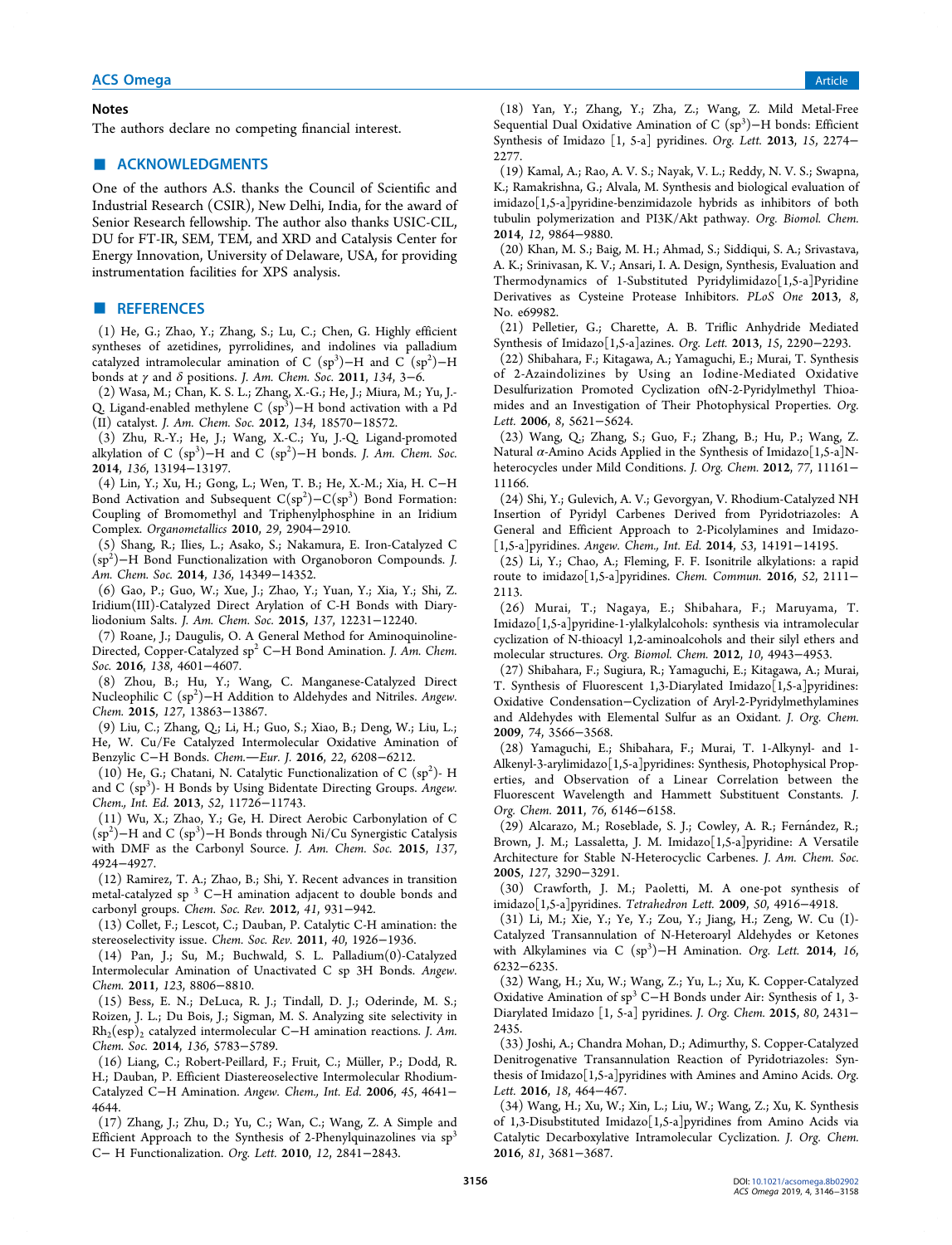(35) Bluhm, M. E.; Ciesielski, M.; Görls, H.; Döring, M. Copper-Catalyzed Oxidative Heterocyclization by Atmospheric Oxygen. *Angew. Chem., Int. Ed.* 2002, *41*, 2962−2965.

(36) Li, L.; Zhu, Y.; Lu, X.; Wei, M.; Zhuang, W.; Yang, Z.; Feng, X. Carbon heterogeneous surface modification on a mesoporous  $\text{TiO}_2$ supported catalyst and its enhanced hydrodesulfurization performance. *Chem. Commun.* 2012, *48*, 11525−11527.

(37) Dang, T. T.; Zhu, Y.; Ngiam, J. S. Y.; Ghosh, S. C.; Chen, A.; Seayad, A. M. Palladium nanoparticles supported on ZIF-8 as an efficient heterogeneous catalyst for aminocarbonylation. *ACS Catal.* 2013, *3*, 1406−1410.

(38) Julkapli, N. M.; Bagheri, S. Graphene supported heterogeneous catalysts: an overview. *Int. J. Hydrog. Energy* 2015, *40*, 948−979.

(39) Gawande, M. B.; Branco, P. S.; Varma, R. S. Nano-magnetite  $(Fe<sub>3</sub>O<sub>4</sub>)$  as a support for recyclable catalysts in the development of sustainable methodologies. *Chem. Soc. Rev.* 2013, *42*, 3371−3393.

(40) Gan, W.; Dyson, P. J.; Laurenczy, G. Heterogeneous Silica-Supported Ruthenium Phosphine Catalysts for Selective Formic Acid Decomposition. *ChemCatChem* 2013, *5*, 3124−3130.

(41) Aghapoor, K.; Ebadi-Nia, L.; Mohsenzadeh, F.; Mohebi Morad, M.; Balavar, Y.; Darabi, H. R. Silica-supported bismuth(III) chloride as a new recyclable heterogeneous catalyst for the Paal-Knorr pyrrole synthesis. *J. Org. Chem.* 2012, *708*−*709*, 25−30.

(42) Kawamorita, S.; Murakami, R.; Iwai, T.; Sawamura, M. Synthesis of primary and secondary alkylboronates through siteselective  $C$  (sp<sup>3</sup>) – H activation with silica-supported monophosphine−Ir catalysts. *J. Am. Chem. Soc.* 2013, *135*, 2947−2950.

(43) Basu, B.; Paul, S. An improved preparation of mesoporous silica-supported Pd as sustainable catalysts for phosphine-free Suzuki−Miyaura and Heck coupling reactions. *Appl. Organomet. Chem.* 2013, *27*, 588−594.

(44) Dave, S. H.; Gong, C.; Robertson, A. W.; Warner, J. H.; Grossman, J. C. Chemistry and structure of graphene oxide via direct imaging. *ACS Nano* 2016, *10*, 7515−7522.

(45) Zaharie-Butucel, D.; Potara, M.; Craciun, A. M.; Boukherroub, R.; Szunerits, S.; Astilean, S. Revealing the structure and functionality of graphene oxide and reduced graphene oxide/pyrene carboxylic acid interfaces by correlative spectral and imaging analysis. *Phys. Chem. Chem. Phys.* 2017, *19*, 16038−16046.

(46) Nekahi, A.; Marashi, S. P. H.; Fatmesari, D. H. Modified structure of graphene oxide by investigation of structure evolution. *Bull. Mater. Sci.* 2015, *38*, 1717−1722.

(47) Quintana, M.; Vazquez, E.; Prato, M. Organic functionalization of graphene in dispersions. *Acc. Chem. Res.* 2012, *46*, 138−148.

(48) Deng, D.; Novoselov, K. S.; Fu, Q.; Zheng, N.; Tian, Z.; Bao, X. Catalysis with two-dimensional materials and their heterostructures. *Nat. Nanotechnol.* 2016, *11*, 218.

(49) Dutta, S.; Sharma, S.; Sharma, A.; Sharma, R. K. Fabrication of Core-Shell-Structured Organic-Inorganic Hybrid Nanocatalyst for the Expedient Synthesis of Polysubstituted Oxazoles via Tandem Oxidative Cyclization Pathway. *ACS Omega* 2017, *2*, 2778−2791.

(50) Gupta, R.; Yadav, M.; Gaur, R.; Arora, G.; Sharma, R. K. A straightforward one-pot synthesis of bioactive N-aryl oxazolidin-2 ones via a highly efficient  $Fe_{3}O_{4} @ SiO_{2}$ -supported acetate-based butylimidazolium ionic liquid nanocatalyst under metal-and solventfree conditions. *Green Chem.* 2017, *19*, 3801−3812.

(51) Sharma, R. K.; Yadav, M.; Monga, Y.; Gaur, R.; Adholeya, A.; Zboril, R.; Varma, R. S.; Gawande, M. B. Silica-Based Magnetic Manganese Nanocatalyst - Applications in the Oxidation of Organic Halides and Alcohols. *ACS Sustain. Chem. Eng.* 2016, *4*, 1123−1130.

(52) Sharma, R. K.; Dhingra, S. Designing and Synthesis of Functionalized Silica Gels and their Applications as Metal Scavengers. *Sensors, and Catalysts: Green Chemistry Approach*; LAP Lambert Academic Publishing: Germany, 2011.

(53) Sharma, R. K.; Dutta, S.; Sharma, S.; Zboril, R.; Varma, R. S.; Gawande, M. B. Fe<sub>3</sub>O<sub>4</sub> (iron oxide)-supported nanocatalysts: synthesis, characterization and applications in coupling reactions. *Green Chem.* 2016, *18*, 3184−3209.

(54) Sharma, R. K.; Sharma, A.; Sharma, S.; Dutta, S. Unprecedented Ester-Amide Exchange Reaction Using Highly Versatile Two-Dimensional Graphene Oxide Supported Base Metal Nanocatalyst. *Ind. Eng. Chem. Res.* 2018, *57*, 3617−3627.

(55) Hummers, W. S., Jr.; Offeman, R. E. Preparation of graphitic oxide. *J. Am. Chem. Soc.* 1958, *80*, 1339.

(56) Bai, C.; Zhao, Q.; Li, Y.; Zhang, G.; Zhang, F.; Fan, X. Palladium complex immobilized on graphene oxide as an efficient and recyclable catalyst for Suzuki coupling reaction. *Catal. Lett.* 2014, *144*, 1617−1623.

(57) El-Ghamaz, N. A.; Ghoneim, M. M.; El-Sonbati, A. Z.; Diab, M. A.; El-Bindary, A. A.; Abd El-Kader, M. K. Synthesis and optical properties studies of antipyrine derivatives thin films. *J. Saudi Chem. Soc.* 2017, *21*, S339−S348.

(58) Chandra, S.; Jain, D.; Sharma, A. K.; Sharma, P. Coordination Modes of a Schiff Base Pentadentate Derivative of 4-Aminoantipyrine with Cobalt(II), Nickel(II) and Copper(II) Metal Ions: Synthesis, Spectroscopic and Antimicrobial Studies. *Molecules* 2009, *14*, 174− 190.

(59) Paul, S.; Clark, J. H. Structure-activity relationship between some novel silica supported palladium catalysts: a study of the Suzuki reaction. *J. Mol. Catal. A: Chem.* 2004, *215*, 107−111.

(60) Gnana kumar, G.; Kirubaharan, C. J.; Udhayakumar, S.; Ramachandran, K.; Karthikeyan, C.; Renganathan, R.; Nahm, K. S. Synthesis, structural, and morphological characterizations of reduced graphene oxide-supported polypyrrole anode catalysts for improved microbial fuel cell performances. *ACS Sustain. Chem. Eng.* 2014, *2*, 2283−2290.

(61) Su, H.; Wu, S.; Li, Z.; Huo, Q.; Guan, J.; Kan, Q. Co(II), Fe(III) or VO(II) Schiff base metal complexes immobilized on graphene oxide for styrene epoxidation. *Appl. Organomet. Chem.* 2015, *29*, 462−467.

(62) Lin, S.; Dong, L.; Zhang, J.; Lu, H. Room-Temperature Intercalation and ∼1000-Fold Chemical Expansion for Scalable Preparation of High-Quality Graphene. *Chem. Mater.* 2016, *28*, 2138−2146.

(63) Kumar, A.; Rout, L.; Achary, L. S. K.; Dhaka, R. S.; Dash, P. Greener Route for Synthesis of aryl and alkyl-14H-dibenzo [aj] xanthenes using Graphene Oxide-Copper Ferrite Nanocomposite as a Recyclable Heterogeneous Catalyst. *Sci. Rep.* 2017, *7*, 42975.

(64) Mungse, H. P.; Verma, S.; Kumar, N.; Sain, B.; Khatri, O. P. Grafting of oxo-vanadium Schiff base on graphene nanosheets and its catalytic activity for the oxidation of alcohols. *J. Mater. Chem.* 2012, *22*, 5427−5433.

(65) Sitko, R.; Janik, P.; Feist, B.; Talik, E.; Gagor, A. Suspended aminosilanized graphene oxide nanosheets for selective preconcentration of lead ions and ultrasensitive determination by electrothermal atomic absorption spectrometry. *ACS Appl. Mater. Interfaces* 2014, *6*, 20144−20153.

(66) Gemeay, A. H.; El-Halwagy, M. E.; El-Sharkawy, R. G.; Zaki, A. B. Chelation mode impact of copper(II)-aminosilane complexes immobilized onto graphene oxide as an oxidative catalyst. *J. Environ. Chem. Eng.* 2017, *5*, 2761−2772.

(67) Dai, K.; Sun, S.; Xu, W.; Song, Y.; Deng, Z.; Qian, X. Covalently-functionalized graphene oxide via introduction of bifunctional phosphorus-containing molecules as an effective flame retardant for polystyrene. *RSC Adv.* 2018, *8*, 24993−25000.

(68) Zhu, Y.; Shi, Y.; Huang, Z.; Duan, L.; Hu, Y.; Gong, X. Preparation of Schiff base decorated graphene oxide and its application in TPU with enhanced thermal stability. *RSC Adv.* 2016, *6*, 90018−90023.

(69) Kumari, S.; Shekhar, A.; Pathak, D. D. Synthesis and characterization of a Cu(ii) Schiff base complex immobilized on graphene oxide and its catalytic application in the green synthesis of propargylamines. *RSC Adv.* 2016, *6*, 15340−15344.

(70) Pourjavadi, A.; Safaie, N.; Hosseini, S. H.; Bennett, C. Graphene oxide/poly(vinyl imidazole) nanocomposite: an effective support for preparation of highly loaded heterogeneous copper catalyst. *Appl. Organomet. Chem.* 2015, *29*, 601−607.